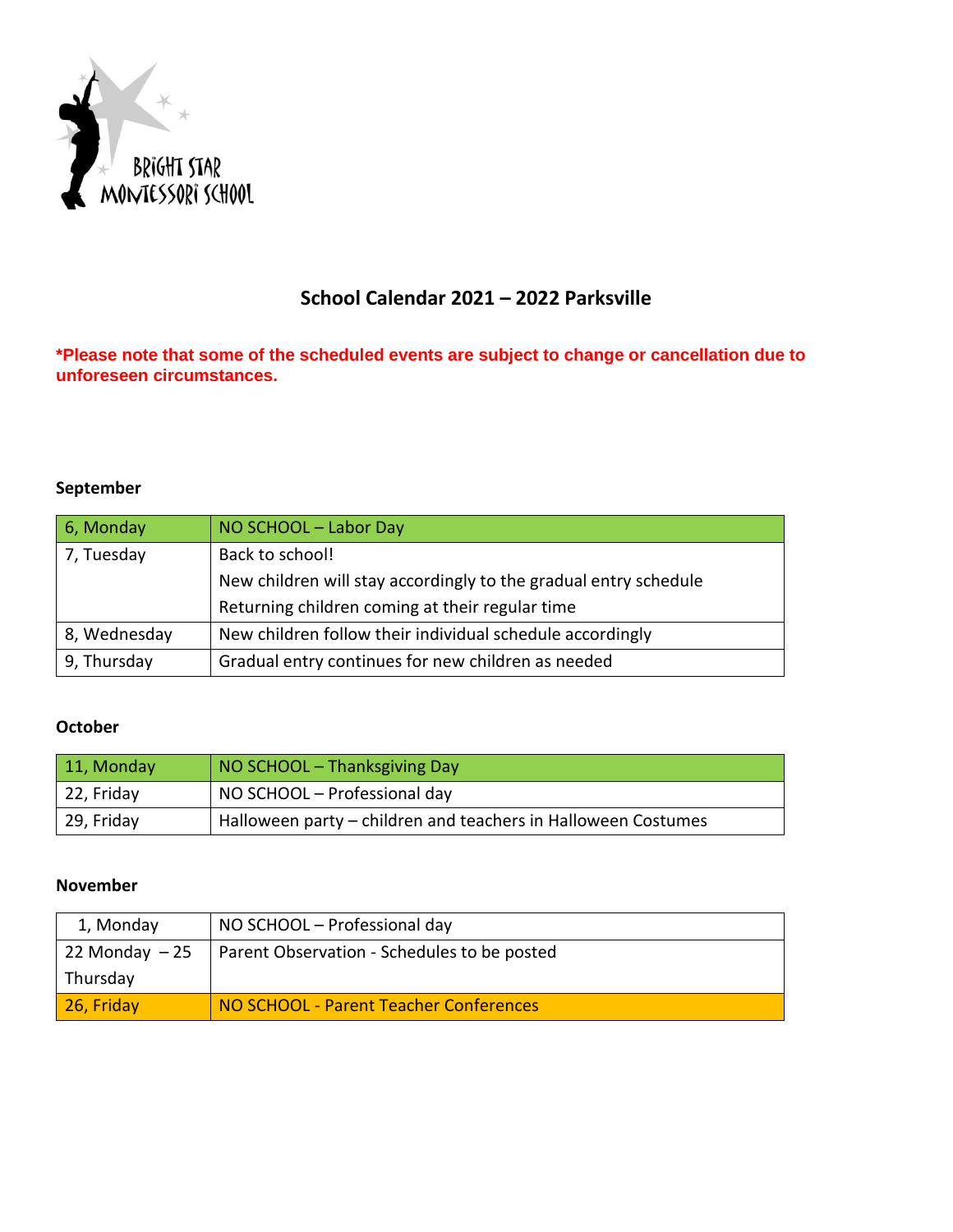#### **December**

| 20, Monday       | Christmas concert at 2:30 pm room #1    |
|------------------|-----------------------------------------|
|                  | Christmas concert at 3:30 pm room #2    |
|                  | Parents and grandparents are welcome    |
| 24, Friday       | Last day of school before winter break, |
|                  | all children will be dismissed at 3:15  |
|                  |                                         |
| Monday $27 -$    | NO SCHOOL - winter break                |
| <b>Friday 31</b> |                                         |

# **January**

| 3, Monday  | NO SCHOOL - New Year's Day to be observed |
|------------|-------------------------------------------|
| 4, Tuesday | Back to School                            |

# **February**

| 18, Friday | NO SCHOOL - Professional Day |
|------------|------------------------------|
| 21, Monday | NO SCHOOL - BC Family Day    |

### **March**

| 31, Friday | Deadline for new registration – siblings and existing children |
|------------|----------------------------------------------------------------|

# **April**

| 14, Thursday  | Easter celebration                           |
|---------------|----------------------------------------------|
| 15, Friday    | NO SCHOOL - Good Friday                      |
| 18, Monday    | NO SCHOOL - Easter Monday                    |
| Monday $25 -$ | Parent Observation - Schedules to be posted  |
| Thursday 28   |                                              |
| 29, Friday    | NO SCHOOL - Parent / Teacher Conferences     |
| 29, Friday    | Registration deadline for the summer program |
| <b>DTA</b>    | Classroom and individual pictures            |

# **May**

| 6, Friday  | Mother's Day Concert at 2:30 pm room #1<br>Mother's Day Concert at 3:30 pm room #2 |
|------------|------------------------------------------------------------------------------------|
| 23, Monday | NO SCHOOL - Victoria Day                                                           |